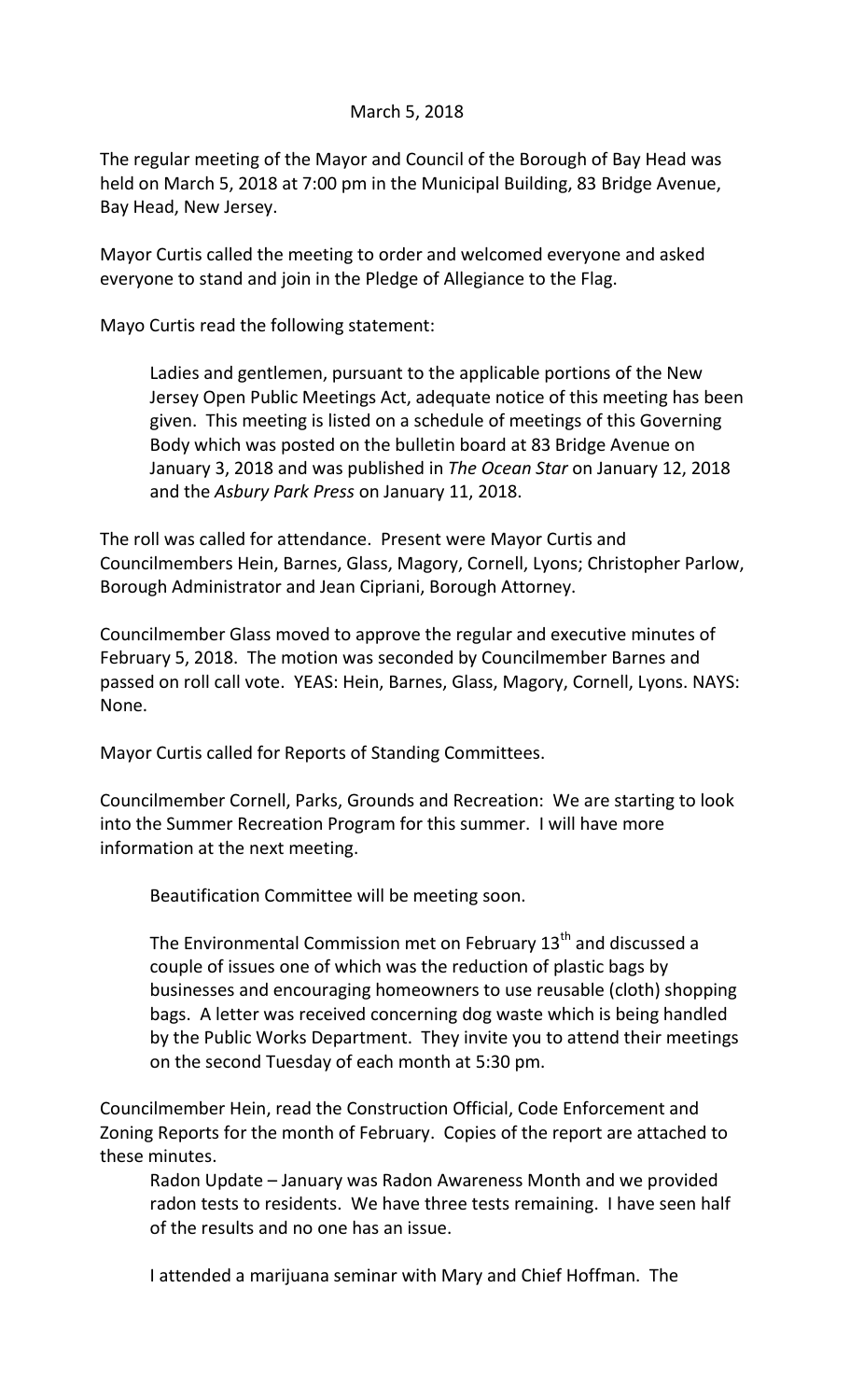financial impact is very scary. Nothing good will come from it. We are on the right tract and hope the Governor takes another look at it.

Councilmember Barnes: Mike Capko, Dart Prevention Coalition Manager will be here next month to update everyone on the growing opioid epidemic in Ocean County. The States that presently sell recreation marijuana are having an increase in crime because it is a cash only business. Hopefully the Governor will reconsider.

Councilmember Barnes, Legal and Planning: We continue reviewing and rewriting ordinances. A few will be introduced tonight.

Councilmember Glass, Public Safety, read the Police, OEM and Fire Department report for the month of February. A copy of the report is attached to these minutes.

OEM – Tip of the Month:

Re Ready – Register Ready.

New Jersey's Special needs Registry for Disasters. Allows New Jersey residents with disabilities or access/functional needs and their families an opportunity to provide information to emergency response agencies so emergency responders can better plan to serve them in a disaster or other emergency. www.registerready.nj.gov

Fire Department – Tip of the Month:

With the arrival of spring come blue skies, blooming flowers and spring cleaning. Keep fire safety in mind when doing things around the house.

Fact: The leading cause of home clothes dryer fires is failure to

 Clean them. Clean the lint filter before or after each load of laundry. Remove lint that has collected around the drum.

 Keep the area around your dryer clear of things that can burn, like boxes, cleaning supplies and clothing.

We received a couple of letters concerning dogs running without being leashed which has been discussed with our police officers. DPW is going to take care of the dog waste concern.

As of March 1<sup>st</sup> we have a SLEO II in our Bay Head School. He is there all day.

Councilmember Magory, Public Works: We had a very productive month. We will be awarding two contracts tonight. One to repave five streets: Cedar, Karge, Oak, Strickland and Bridge and the other to install sidewalks on the west side of Clayton Avenue.

We have received a grant to install curbs and sidewalks on Osborne Avenue. We are hopefully to start this project in the fall.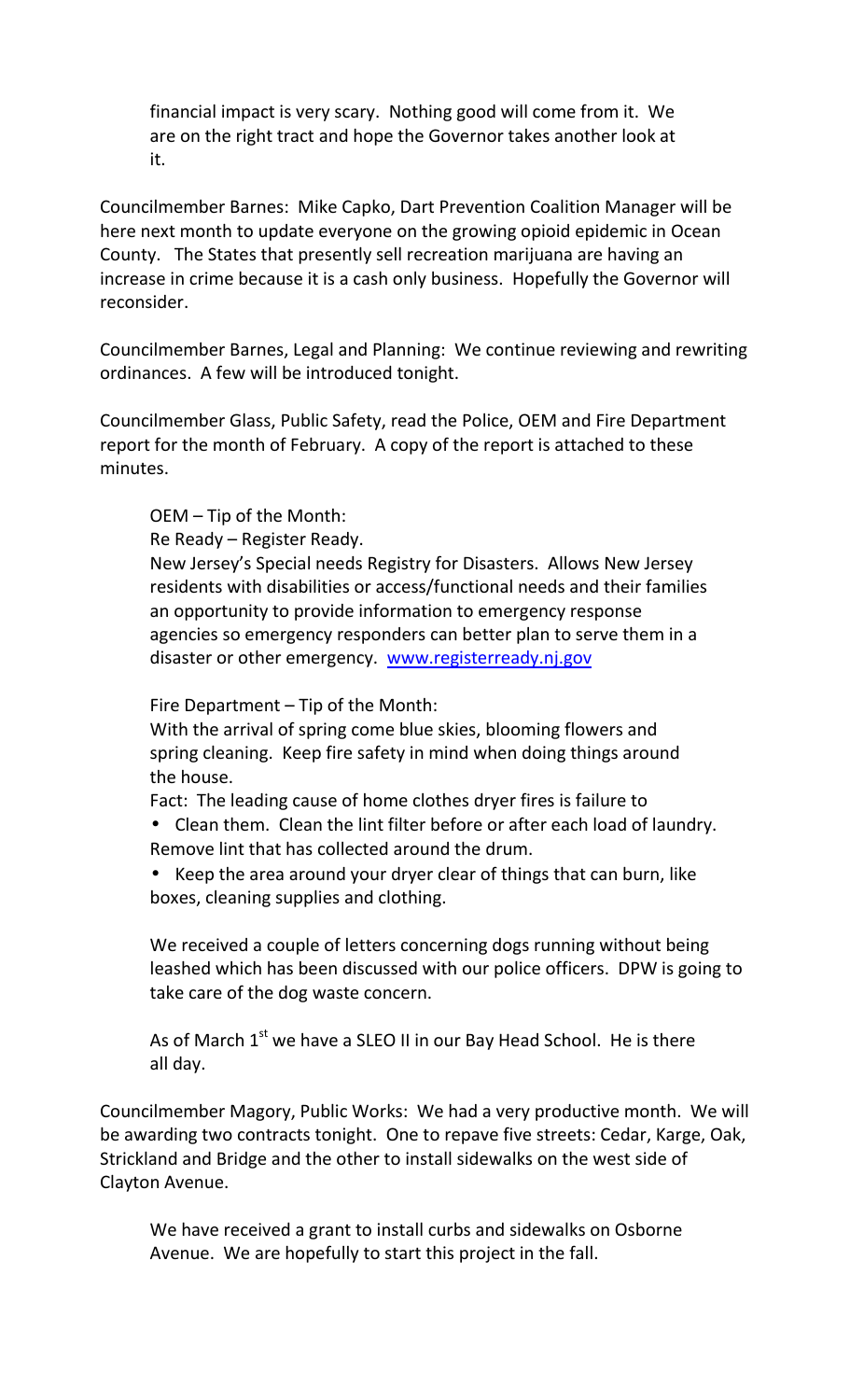Dog bags will be located at various locations in town – we still expect dog walkers to carry their own bags.

Howe Park survey is complete.

Two recycling resolutions will be offered tonight for approval.

Councilmember Lyons: The dog stations to be scattered throughout the town – was there any coordination from Parks, Grounds and Recreation?

Councilmember Cornell: It was discussed at the Environmental meeting.

Councilmember Lyons: Others who attended didn't hear the discussion to locate dog stations. They referred to the letter received and stated they would look into it. They did discuss how bad plastic bags are. I feel the decision of installing dog stations around town should have gone thru Parks, Grounds and Recreation. The Environmental Commission should only be making recommendations. If it was discussed by them it wasn't in their notes.

Councilmember Magory: We still encourage people to carry their own plastic bags. The bags in the dispensers are dated and biodegradable.

Councilmember Lyons: It should have been discussed in Parks, Grounds and Recreation.

Mayor Curtis: Diane is new and yes the Environmental Commission should go to Diane and she would bring their recommendations to us.

Councilmember Lyons: Can we hold off on the dog stations until we go through the proper channels?

Councilmember Magory: The plan was to locate the dog stations next to the existing garbage/recycle box located in Centennial Park. Howe Park and Twilight Road.

Councilmember Lyons: I just want to say I am not blaming Diane but everyone else.

Councilmember Lyons, Finance: The 2018 Budget will be introduced tonight. We could have done it last month but the State was still set on instituting their new software system but they have relented. We can now file a paper copy to the State. Copies are available in the Clerk's office and it will be posted on our website.

Technology Committee: We are working on preventing cyber crime. Chris Parlow our Borough Administrator has been doing the bulk of that work.

Mr. Parlow: Some towns in Monmouth County have been held for ransom demands. Ocean County JIF has issued policies and procedures. We have been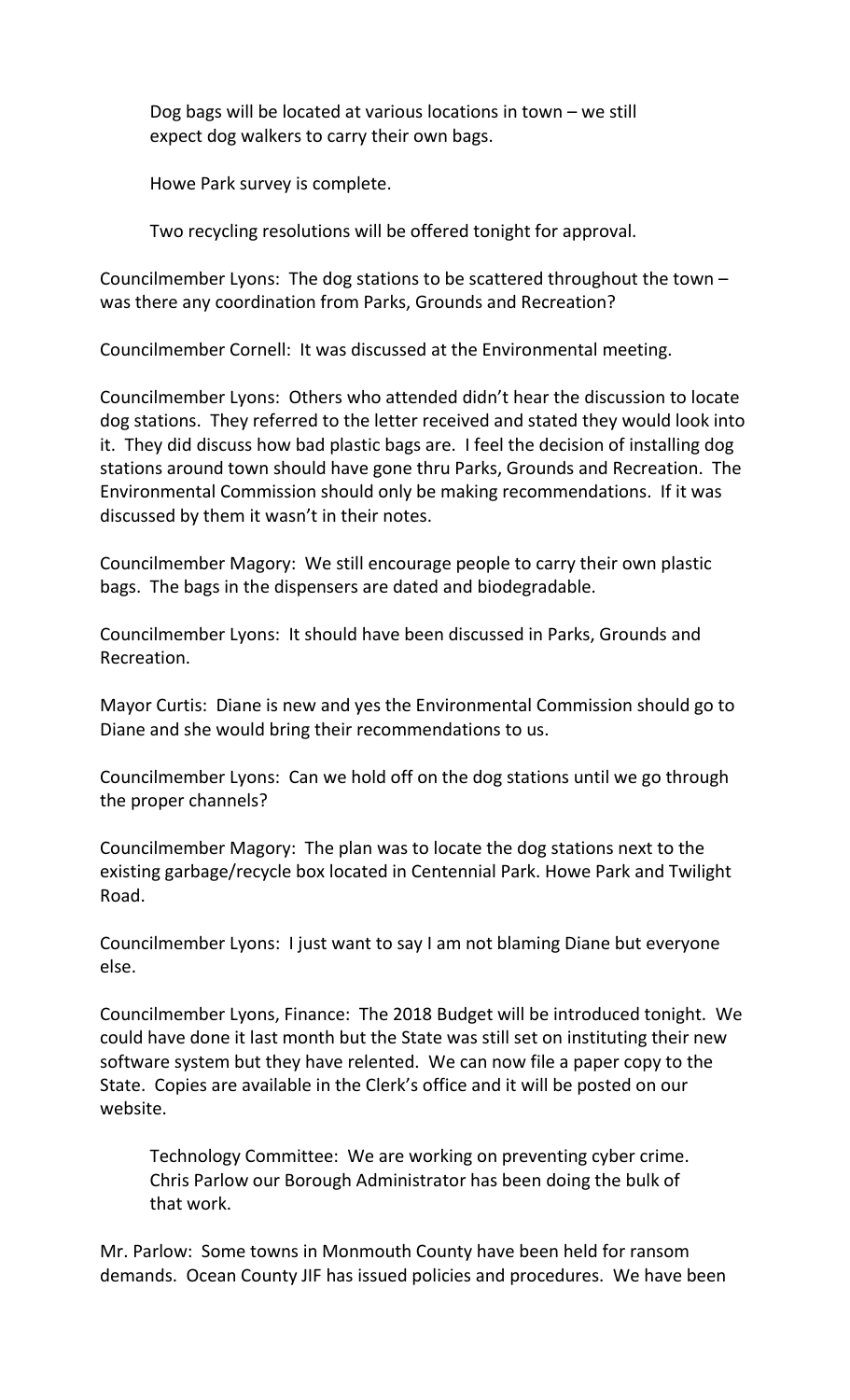provided a template of the MEL Cyber Risk Management Program which we are working on. We use Freehold Twp. IT and are working with them to make sure we have the protection we need, the backups required and training required of all employees. The hits have come through email so everyone needs to be trained to recognize and not open to prevent the cyber breach. If we comply with Tier 1 we will have a deductible of \$10,000.00. If we reach Tier 2 we will have a deductible of \$2,500.00 in the event we get a breach.

Christopher Parlow, Borough Administrator:

I attended my first Beach Renourishment Partnership monthly meeting. Once they are working in Bay Head the meetings will be weekly. Posted to our website is a DEP link to keep you updated as to their progress. This will be useful to realtors and renters for the summer. At present their schedule has them in Bay Head June  $15^{th}$  with a completion date of the  $1^{st}$ week in August. They will close 1,000 feet of beach at one time and move at 250 foot intervals. They have also stated that no more than two access ways will be closed at one time to get onto the beach.

Councilmember Barnes: Can we file a motion to push this to after Labor Day?

Ms. Cipriani: Some towns have contacted DEP through their elected officials. Seaside Heights went through the process and did push them coming until the end of August. The way the project was bid it is up to the contractor. No town wants them working during the summer except Mantoloking.

Mr. Parlow: This summer there will be two other active work zones beside Bay Head. They only have one at this time. They will be ramping up the project to have three active work sites throughout the project area in the summer months. We were told they will start in Bay Head in the middle – I am not sure if they will move north or south from there.

Mayor Curtis: This has already started in Bay Head. There is no Commissioner only an Acting Commissioner.

Mr. Parlow: There are three dredging units. The one assigned to Bay Head is not the same that is in Mantoloking. We have had conversations with the homeowners and the BHIA.

Mayor Curtis: We will have someone on this project every single day that it is in Bay Head 24/7 throughout the project.

Mr. Parlow: I am learning to update the website – especially the announcement side.

Councilmember Lyons: If the public sees something you want to have added please bring it to our attention.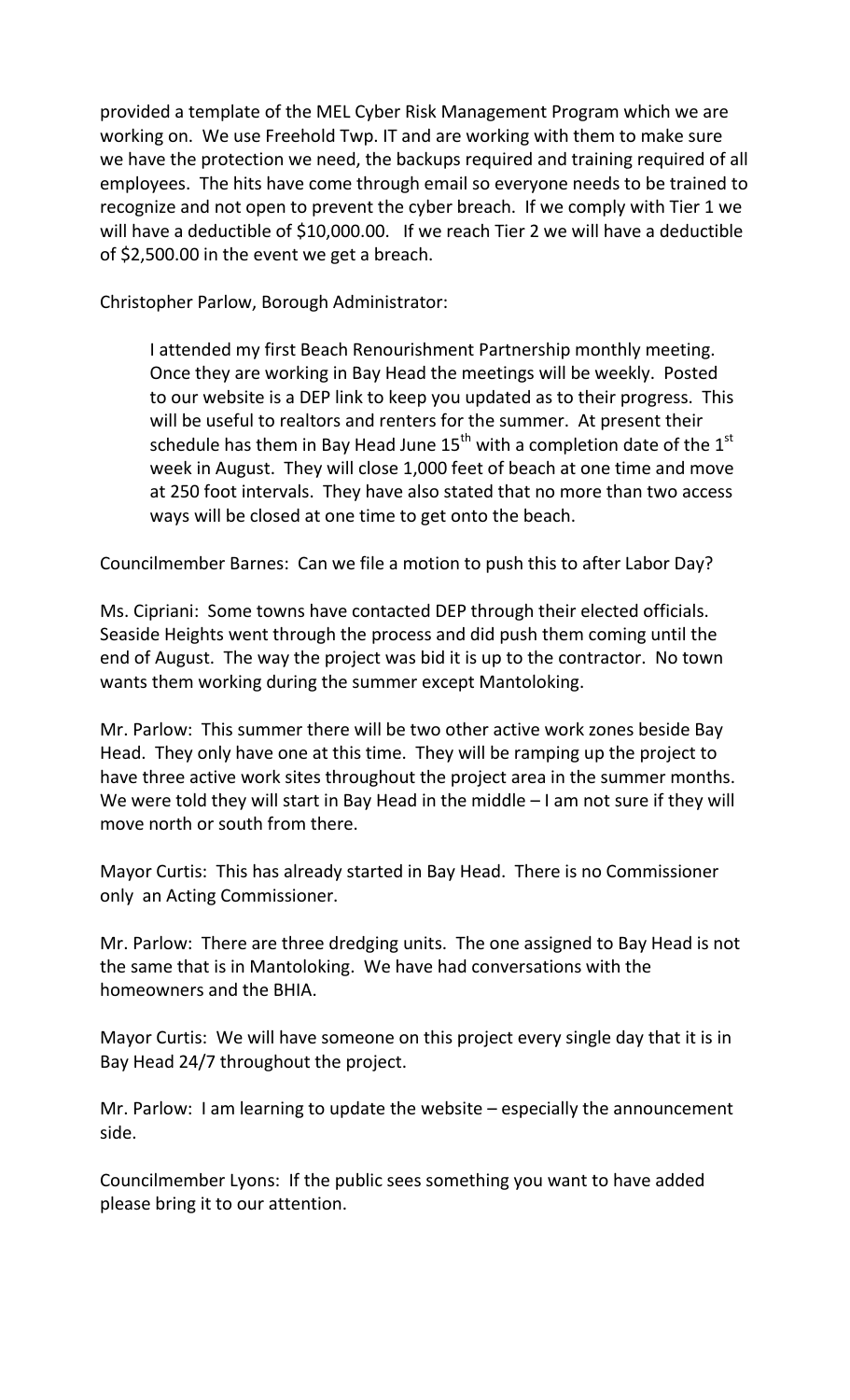Mr. Parlow: The Report a Concern is up. You can submit a concern to various departments – Police, Public Works, Code Enforcement. This will generate an email to that department and your concern will be addressed.

We also have a mapping function under GovPilot. You will find information concerning traffic alerts, flood insurance for individual properties.

I will also start attending the CRS meetings which control your flood insurance discounts based on certain qualifications we have to meet.

Bay Head is part of the All Hazard Mitigation Plan for Ocean County. Updates have been completed and were submitted on February 8, 2018.

Mayor Curtis called for Clerk's Correspondence.

Ms. Applegate offered the following request:

A request from Point Pleasant Beach PTO for the residents of Bay Head to participate in their Town Wide Garage Sale on Saturday, June 2<sup>nd</sup> with a rain date of Sunday, June 3<sup>rd</sup>

A request from the Kate Shea Foundation for their  $14<sup>th</sup>$  Annual Bay Head 5K Memory Run on Saturday, May 19<sup>th</sup> with a start time of 8:30 am

A request from St. Paul's United Methodist Church to use Centennial Park for a Community Easter Egg Hunt on Saturday, March  $31^{st}$  from 9 am to 1 pm

A request from Special Olympics New Jersey and Jersey Shore Running Club for permission to have participants in the Jersey Shore Relay to Benefit Special Olympics run through Bay Head on Saturday, April 21st

A request from the Bay Head Business Association to use the Borough Hall, Conference Room the 2<sup>nd</sup> Tuesday of the month beginning March  $13<sup>th</sup>$  through December  $11<sup>th</sup>$  from 5:30 to 8 pm

An application for Raffles License from Big Brothers Big Sisters of Ocean County, Inc. for an Off-Premise License with the drawing to be held on May 18, 2018 at the Bay Head Yacht Club

Councilmember Glass moved to approve the request which was seconded by Councilmember Magory and passed on roll call vote. YEAS: Hein, Barnes, Glass, Magory, Cornell, Lyons. Nays: None.

Mayor Curtis called for Resolutions.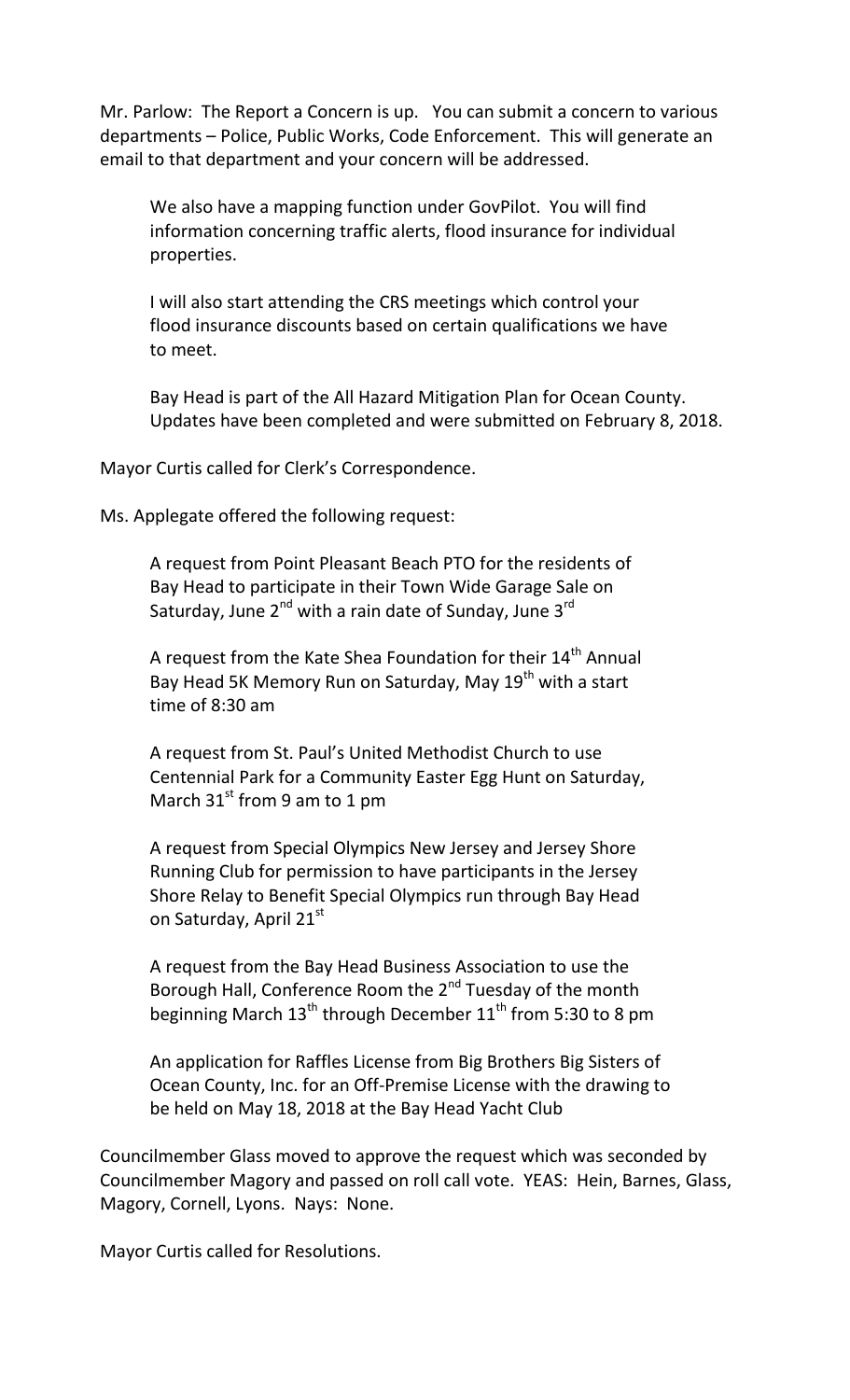Councilmember Barnes offered Resolution 2018- 37 awarding Peddler's License for the Year 2018.

Councilmember Lyons offered Resolution 2018-38 authorizing an Agreement for certain Legal Services – Bond Counsel adopted by the Borough of Bay Head.

Councilmember Glass offered Resolution 2018- 39 amending Resolution 2017-121 providing for Salaries and Compensation of Borough Officials and Employees for 2018 – SLEO I and SLEO II.

Councilmember Magory offered Resolution 2018-40 authorizing submission of Tonnage Grant Application on behalf of the Borough of Bay Head.

Councilmember Magory offered Resolution 2018-41 approving Tax Certification pursuant to Recycling Enhancement Act.

Councilmember Hein offered Resolution 2018-42 approving 2018 Safety Contract with Ocean County Municipal Joint Insurance Fund.

Councilmember Lyons offered Resolution 2018-43 authorizing the establishment of a Petty Cash Fund in the Police Department in the amount of \$100.00.

Councilmember Lyons offered Resolution 2018-44 authorizing the Transfer of Appropriations in the Calendar Year 2017 Budget.

Councilmember Lyons offered Resolution 2018-45 rescinding Petty Cash Fund for the Administrator's Office in the amount of \$10.00.

Councilmember Glass offered Resolution 2018-46 authorizing the submission of the 2018 Distracted Driving Crackdown U Drive, U Text, U Pay Grant.

Councilmember Glass offered Resolution 2018-47 awarding a Contract to purchase one Polaris to Ocean County Powersports in the amount of \$7,544.00.

Councilmember Barnes offered Resolution 2018-48 requesting the reappointment of Joseph D. Coronato as Ocean County Prosecutor.

Councilmember Glass offered Resolution 2018- 49 authorizing payment to employees for Accrued Compensatory Time from the budgetary provision approved as Police Salary and Wages to Ptl. Sherman in the amount of \$2,877.60.

Councilmember Barnes offered Resolution 2018-50 authorizing and approving a Person-to-Person Liquor License Transfer Application to Burke's Market, LLC (Plenary Retail Distribution License No. 1502-44-003-006).

Councilmember Magory offered Resolution 2018-51 awarding a Contract to Shore Top Construction Corp. for the 2017 NJ DOT Roadway Improvements Various Streets in the amount of \$220,449.00.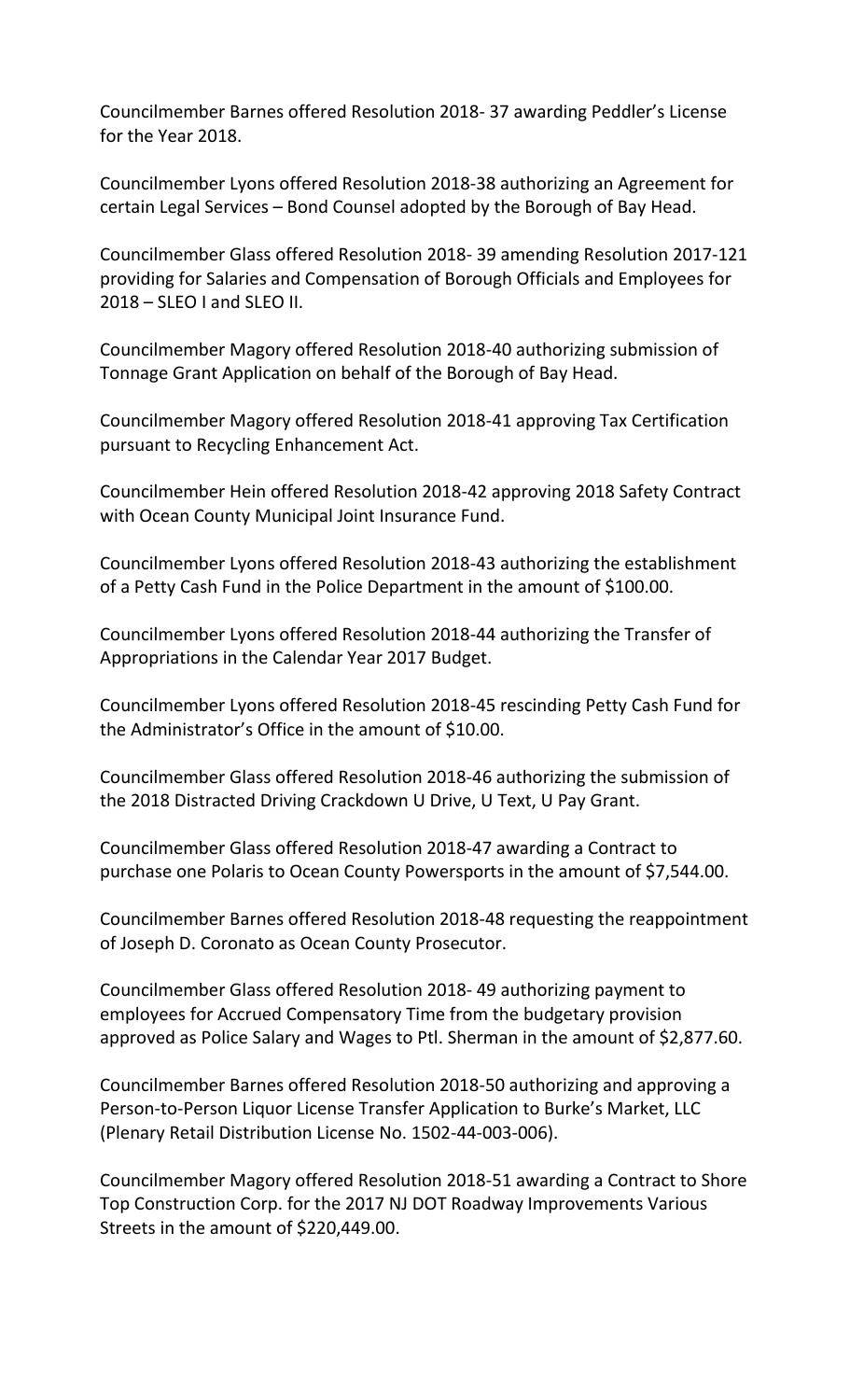Councilmember Magory offered Resolution 2018-52 awarding a Contract to T. Fiotakis Construction, LLC for the Clayton Avenue Sidewalk – West Side Project in the amount of \$85,250.00.

Councilmember Lyons offered Resolution 2018- 54 to adopt 2018 Temporary Emergency Appropriations #2.

Councilmember Glass moved the above resolutions be adopted. The motion was seconded by Councilmember Barnes.

Mayor Curtis asked if there were any questions from the public concerning the Resolutions presented.

Lois Johnson, 818 Main Avenue: Resolution 2018-52 is to fill in the blanks?

Councilmember Magory: Yes, we will install sidewalks where there aren't any between Johnson Street and the Mantoloking line on the west side of Clayton Avenue.

Ms. Johnson: Will Ordinance 2018-04 pay for this?

Councilmember Magory: No.

Ms. Johnson: The Borough will pay for all of that?

Councilmember Magory: Yes.

There being no further questions, Mayor Curtis closed the discussion by the public.

The motion passed on roll call vote: YEAS: Hein, Barnes, Glass, Magory, Cornell, Lyons. NAYS: None. A copy of each resolution is attached to these minutes.

Mayor Curtis called for Ordinance, Second Reading, Public Discussion and Vote.

Councilmember Barnes offered Ordinance 2018-02 entitled:

ORDINANCE OF THE BOROUGH COUNCIL OF THE BOROUGH OF BAY HEAD, COUNTY OF OCEAN, STATE OF NEW JERSEY, AMENDING CHAPTER 93 OF THE BOROUGH CODE ENTITLED "BUILDING, NUMBER OF"

Councilmember Barnes moved this ordinance on first reading, which motion was seconded by Councilmember Hein.

Councilmember Barnes: The amendment will require the following concerning building numbers:

- 1. In Arabic numerals.
- 2. A minimum height of four inches.
- 3. Composed of a durable material and of a color other than the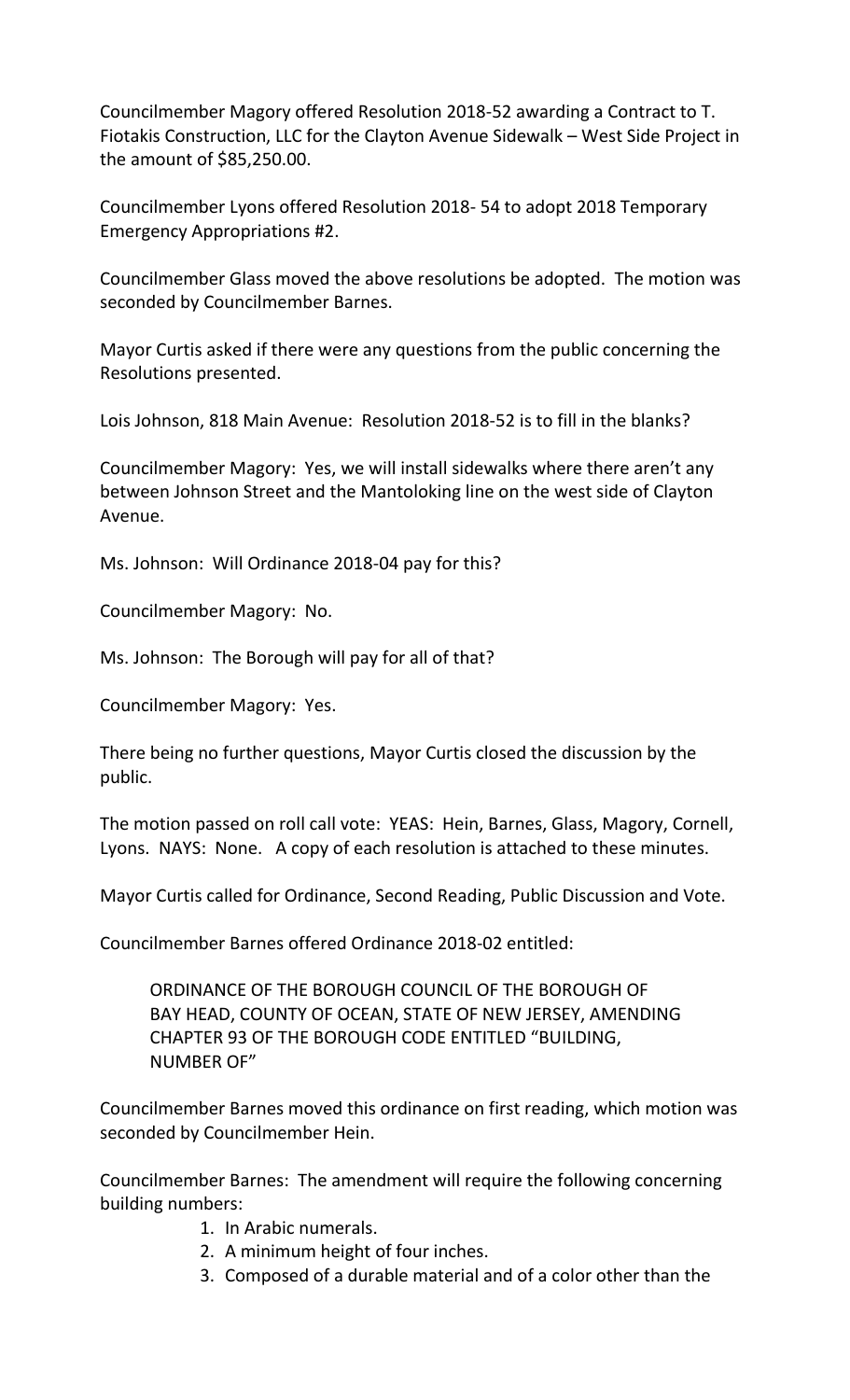color of the exterior of the building so as to provide a contrast.

- 4. The numbers must be affixed prominently to the exterior of the house facing the public street, and must be clearly visible from the street during the daytime hours.
- 5. The number must also be at least thirty (30) inches above the grade of the property.
- 6. Conforming numbers shall be affixed no later than July 1, 2018.

Mayor Curtis opened the meeting to the public for a public hearing on this ordinance. There being none the public hearing was closed.

The motion passed on roll call vote. YEAS: Hein, Barnes, Glass, Magory, Cornell, Lyons. NAYS: None. A copy of this ordinance is attached to these minutes.

Mayor Curtis called for Ordinance, First Reading:

Councilmember Lyons offered Ordinance 2018-04 entitled:

AN ORDINANCE OF THE BOROUGH OF BAY HEAD, IN THE COUNTY OF OCEAN, NEW JERSEY, AMENDING ORDINANCE NO. 2017-07 OF THE BOROUGH FINALLY ADOPTED JULY 10, 2017 TO ELIMINATE THE NJDOT GRANT FOR CLAYTON AVENUE SIDEWALKS AND TO INCREASE THE BONDS AND NOTES AUTHORIZED FROM \$411,350 TO \$601,350

Councilmember Lyons moved this ordinance on first reading, which motion was second by Councilmember Glass.

Councilmember Lyons: The amendment is required because a grant for \$190,000.00 is being returned.

The motion passed on roll call vote. YEAS: Hein, Barnes, Glass, Magory, Cornell, Lyons. NAYS: None. A copy of this ordinance is attached to these minutes.

This ordinance is scheduled for second reading and public hearing on April 2, 2018.

Councilmember Lyons offered Ordinance 2018-05 entitled:

AN ORDINANCE OF ATHE BOROUGH OF BAY HEAD, OCEAN COUNTY, STATE OF NEW JERSEY, TO EXCEED THE 2018 MUNICIPAL BUDGET APPROPRIATIONS LIMITS AND TO ESTABLISH A CAP BANK (N.J.S.A. 40a:4-45.14)

Councilmember Lyons moved this ordinance on first reading, which motion was seconded by Councilmember Magory.

Councilmember Lyons: The 2018 Budget is within the required limits but this allows us to bank the overage so that we could at a later time use it if needed. It is an insurance policy.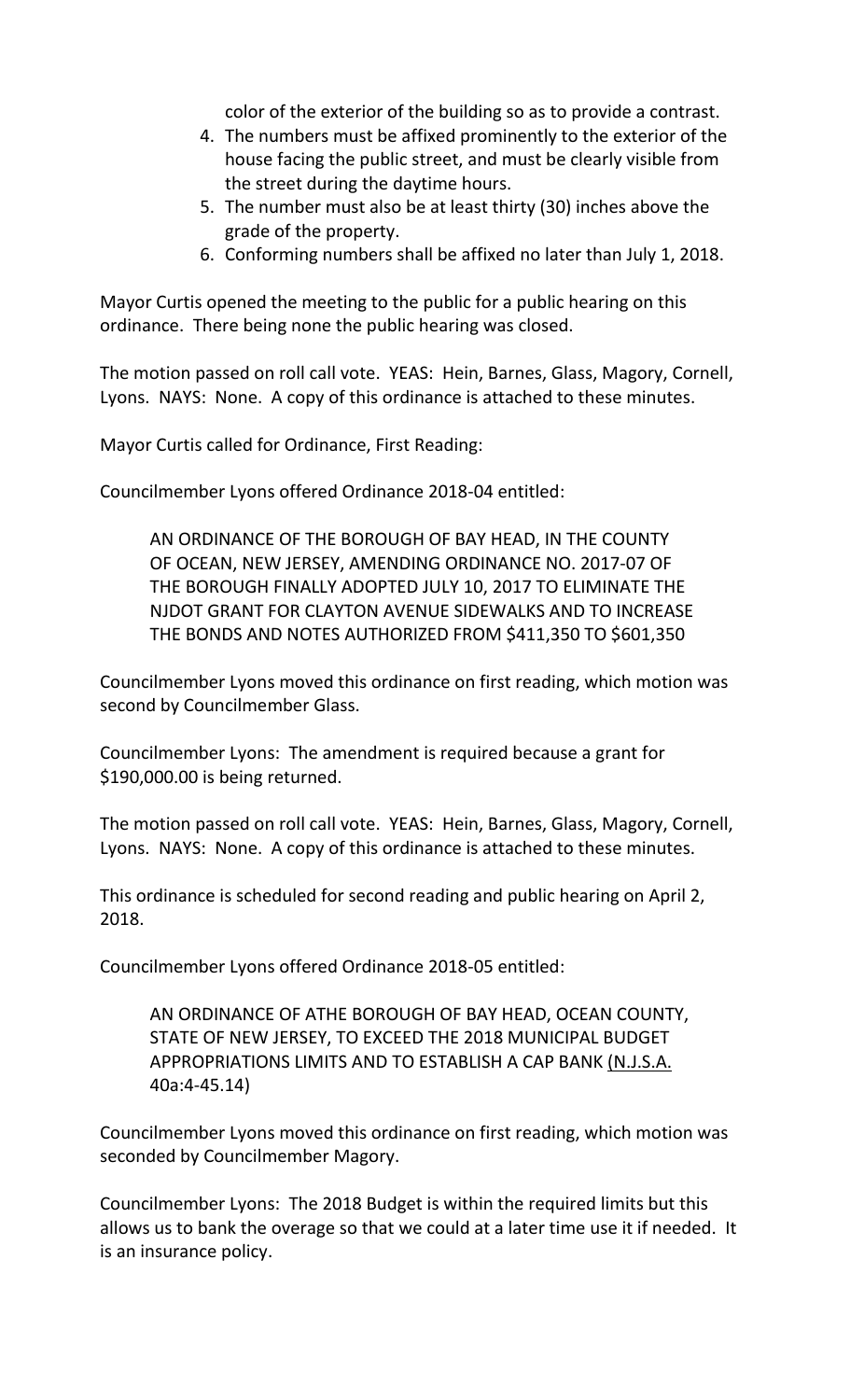The motion passed on roll call vote. YEAS: Hein, Barnes, Glass, Magory, Cornell, Lyons. NAYS: None. A copy of this ordinance is attached to these minutes.

This ordinance is scheduled for second reading and public hearing on April 2, 2018.

Councilmember Barnes offered Ordinance 2018-06 entitled:

## ORDINANCE OF THE BOROUGH OF BAY HEAD, COUNTY OF OCEAN, STATE OF NEW JERSEY, AMENDING AND SUPPLEMENTING CHAPTER 177 OF THE BOROUGH CODE ENTITLED "PEDDLING AND SOLICITING"

Councilmember Barnes moved this ordinance on first reading. Chris, Chief and I worked on this making it more workable for Bay Head.

Mr. Parlow: One hot and two cold hasn't changed. There is a new provision that will provide for an auction on the  $1<sup>st</sup>$  Monday in February if more than one hot and two cold applications are received. There will be an increase from \$250.00 to \$300.00 for the cold and \$500.00 to \$600.00 for the hot. The minimum bid fee will start at \$300.00 for cold and \$600.00 for hot. At the present time there is no review of the application or background check. The new application is very lengthy.

Chief Hoffman: In the past the hot truck moved around. We had complaints of it blocking sidewalk areas and creating a safety issue. We came up with the idea of moving it to the Borough lot, in the stripped lines east of Manasquan Bank. They would still be under our discretion. I talked to the bank and they have no problem if it doesn't block the access to the bank from the lot. This resolves the safety issue from our end. I would like to thank Jen and Chris for all their work on this ordinance.

The motion was seconded by Councilmember Hein.

Councilmember Lyons: This copy was revised from the one sent on Friday?

Mr. Parlow: Yes, the yellow parking areas were removed.

Chief Hoffman: The ice cream trucks are allowed to go into the yellow curb to sell. We monitor that; otherwise they would have no where to park on East Avenue.

Councilmember Lyons: The auction is a great idea. If your rent a place you will pay much more in taxes and rent.

Councilmember Magory: I believe we are taking a fast track down a very slippery slope. We have had the food truck for the past few years and learned they come with a number of issues. We are in good company, since many towns in NJ have experienced similar issues. The issues that need to be addressed are: Competitiveness, Parking, Sanitation, Property tax, Proximity to brick & mortar businesses.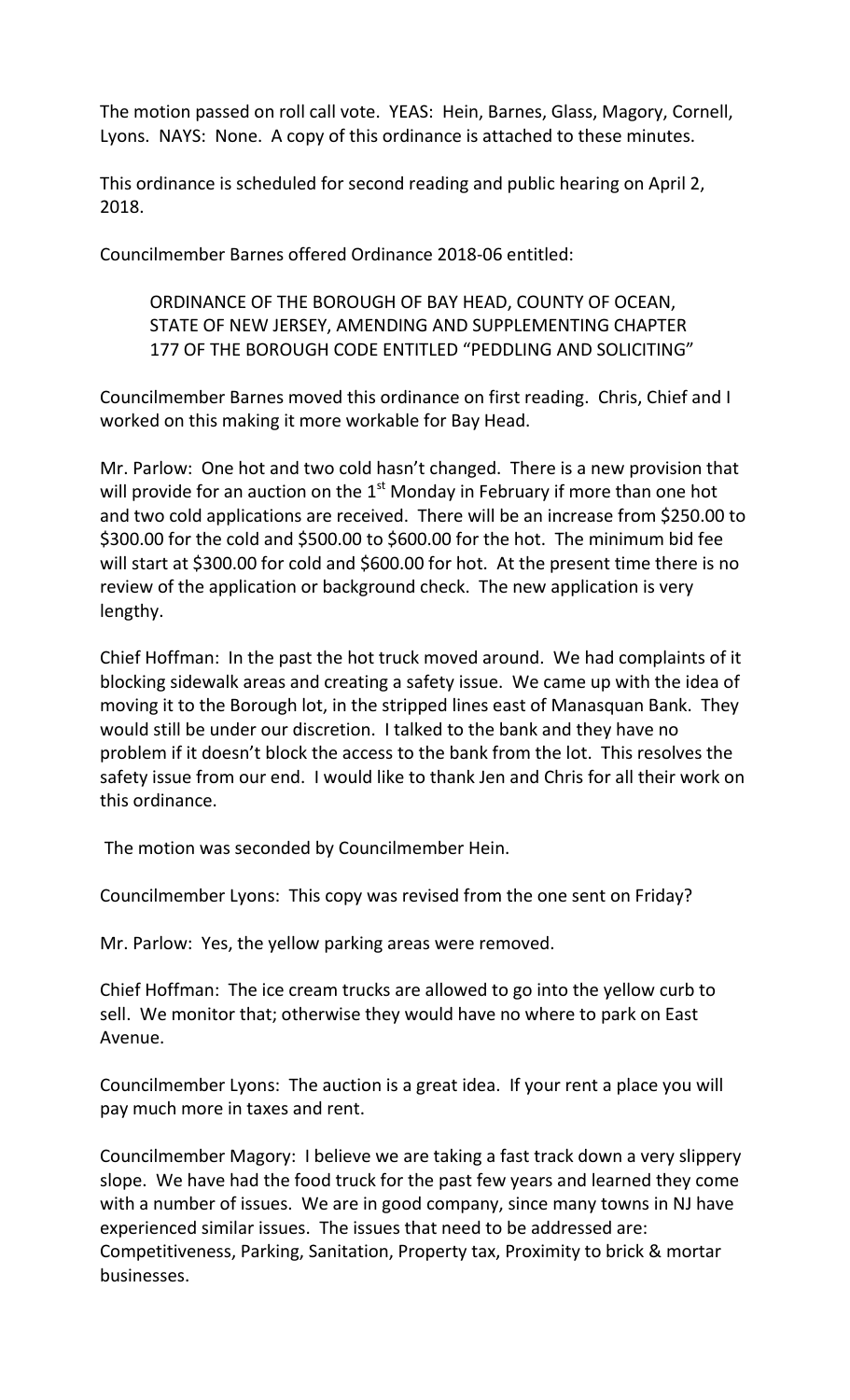I do not believe it's fair to turn over the problem to the police. As with other communities we have tried to fit the regulations for ice cream and hot dog vendors to mobile restaurants. Our densely packed down town area which has limited space & parking is not suited to adding a mobile restaurant to Bridge Avenue. The new proposal to move the mobile restaurant to the municipal lot, which already services the Fire Department, Borough Hall. Centennial Park, Tennis Courts & Public Parking is not the answer. Other communities prohibit mobile restaurants from locating in congested areas along with establishing other requirements.

I believe we should deal with the land use issues raised by us now that we are considering providing public land to this private entity.

We should also address the issue of private land being used for mobile restaurants. I believe this land use should be addressed in our Master Plan and the issue sent to the Planning Board for recommendations.

I believe food trucks in small communities do provide a useful service for functions such as Art in the Park but to allow a mobile restaurant to permanently park in our municipal parking lot, at no cost to the vendor is a windfall to the vendor. I am not sure that we have thoroughly considered all of the issues involved.

I think you can see – that for all of the above reasons I do not think our municipal lot lends itself to being a food court.

The motion passed on roll call vote: YEAS: Hein, Barnes, Glass, Cornell. NAYS: Magory, Lyons. A copy of this ordinance is attached to these minutes.

This Ordinance is scheduled for second reading and public hearing on April 2, 2018.

Councilmember Barnes offered Ordinance 2018-07 entitled:

AN ORDINANCE OF THE BOROUGH OF BAY HEAD, COUNTY OF OCEAN, STATE OF NEW JERSEY AMENDING AND SUPPLEMENTING THE MUNICIPAL CODE OF THE BOROUGH OF BAY HEAD, SO AS TO AMEND CHAPTER 174, ENTITLED "PEACE AND GOOD ORDER"

Councilmember Barnes moved this ordinance on first reading, which motion was seconded by Councilmember Hein.

The motion passed on roll call vote: YEAS: Hein, Barnes, Glass, Magory, Cornell, Lyons. NAYS: None. A copy of this ordinance is attached to these minutes.

This Ordinance is scheduled for second reading and public hearing on April 2, 2018.

Councilmember Hein offered Ordinance 2018-08 entitled: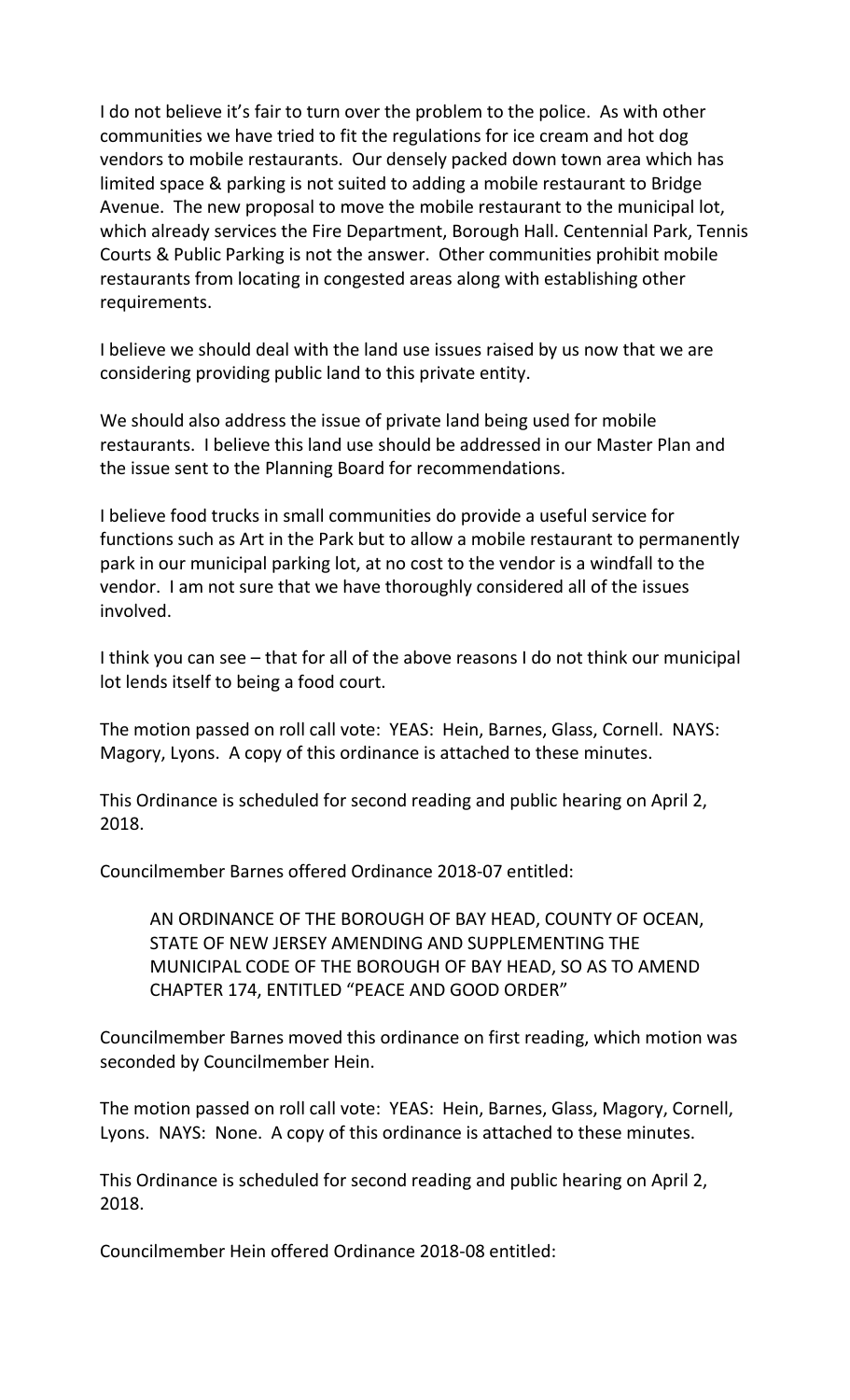AN ORDINANCE OF THE BOROUGH OF BAY HEAD, COUNTY OF OCEAN, STATE OF NEW JERSEY AMENDING AND SUPPLEMENTING THE BOROUGH CODE OF THE BOROUGH OF BAY HEAD, SO AS TO AMEND CHAPTER 114 ENTITLED "FEES"

Councilmember Hein moved this ordinance on first reading, which motion was seconded by Councilmember Glass.

Councilmember Barnes: How about ladies scarf?

Councilmember Lyons: I am not sure why we want to go into the retail business. They can come directly to you and that would be great. Who would collect the revenue? Where are the ties made? Will they continue to be made there? I feel it doesn't make a lot of sense.

Councilmember Glass: We sell Bay Head flags now.

Councilmember Lyons: That is different. Will we next sell shirts, pants? Who would be the one selling the ties?

Councilmember Hein: I could do it. I just want people to have the opportunity to have a Bay Head tie.

Councilmember Cornell: How many ties do you have to sell?

Councilmember Hein: 20 of each color – yellow, blue, red.

Councilmember Cornell: Is there a specific fund the money would go in?

Ms. Cipriani: The General Fund.

The motion passed on roll call vote: YEAS: Hein, Barnes, Glass, Magory, Cornell. NAYS: Lyons. A copy of this ordinance is attached to these minutes.

This Ordinance is scheduled for second reading and public hearing on April 2, 2018.

Councilmember Lyons offered Resolution 2018-53 introducing the 2018 Municipal Budget which was seconded by Councilmember Magory and passed on roll call vote. YEAS: Hein, Barnes, Glass, Magory, Cornell, Lyons. NAYS: None. A copy of this resolution is attached to these minutes.

Mayor Curtis called for Unfinished Business.

Councilmember Barnes: I would like to thank Chief Hoffman for participating in the Ocean County College panel discussion on February 28, 2018.

Mayor Curtis called for New Business.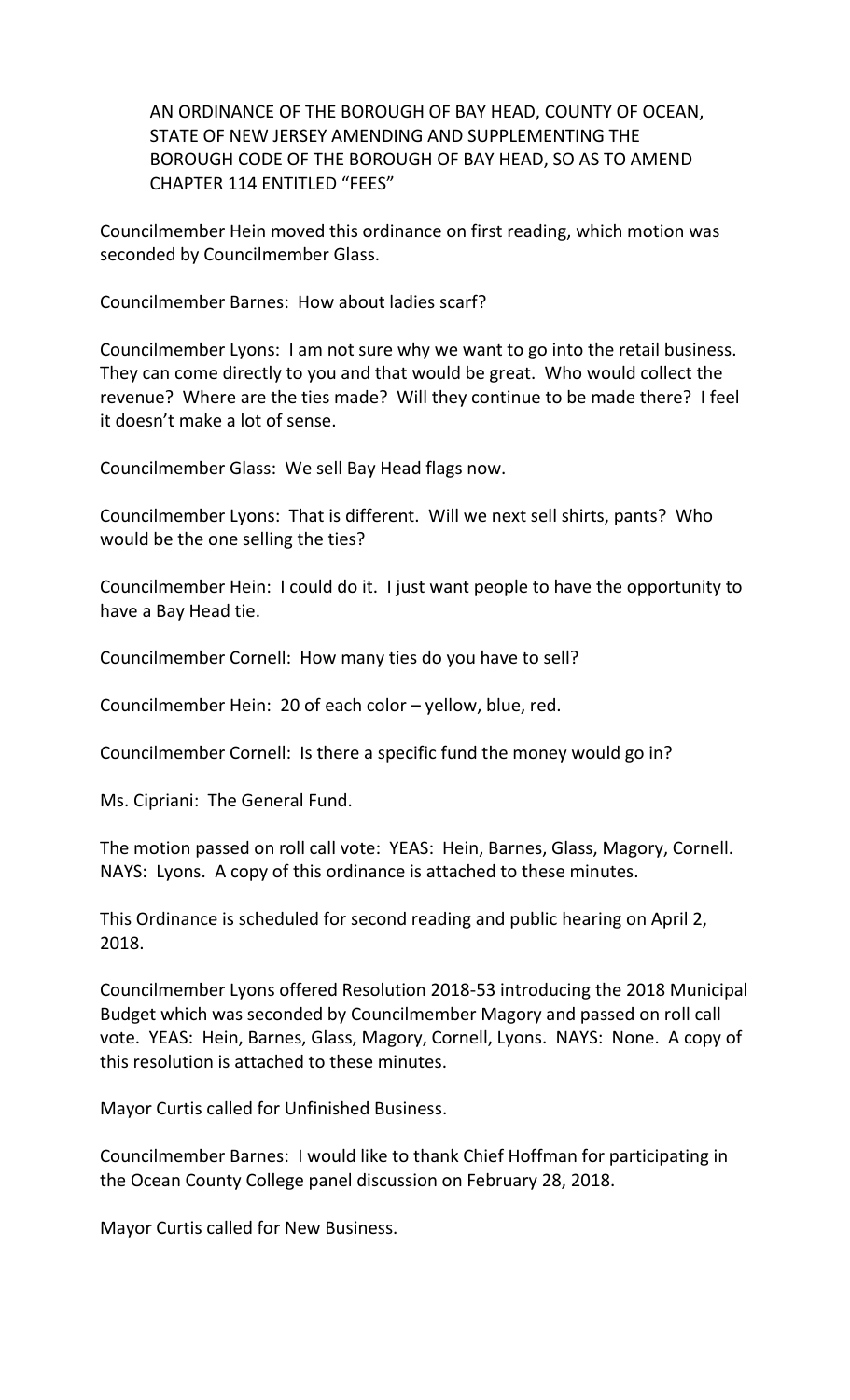Councilmember Magory moved authorizing Mayor Curtis to sign a letter concerning Safe Street to School Grant. The motion was seconded by Councilmember Glass and passed on roll call vote. YEAS: Hein, Barnes, Glass, Magory, Cornell, Lyons. NAYS: None. A copy of the letter is attached to these minutes.

Mayor Curtis opened the meeting to the public.

Heather Robertson, 161 Bridge Avenue: I was in attendance at the Environmental Commission meeting on February 13, 2018. There were no recommendations made to go forward with the dog waste stations.

Joanne Pehlivanian, 322 Western Avenue: Allowing the hot food truck to locate on the south side of Bridge will create a serious problem. Last year you directed all bikers to ride on the south side and not the north between Club and Lake.

Mayor Curtis: The truck will not be near the sidewalk. If they park on the street, that would be a problem.

Chief Hoffman: It will be into the lot – behind the hot box.

Ms. Pehlivanian: We have never had food trucks until recently. I feel if you are hungry go to Dune Grass or Central Market. I am not a fan of the food truck.

Mayor Curtis: I am not a voting member but I am not for the hot food truck.

Sharon Shaning, 542 East Avenue: You are giving the food truck a piece of our property and at a cost of only \$600 which I feel is very low.

Ms. Cipriani: It is not a lease. It will be at the desecration of the police if the location doesn't work.

Ms. Shaning: He is allowed to park in the municipal parking lot and he is the only hot food – to me it is semantics.

Chief Hoffman: If you see dogs running lose call us. You are not bothering us. We appreciate the call so we can respond.

Mayor Curtis: This summer we will have more bicycle police on the beach in the morning and around town.

Neil DeVesty, 81 Osborne Avenue: Will there be any more town meetings about the renourishment?

Mayor Curtis: No. We do have a DEP link to our website.

Mayor Curtis thanked everyone for their attendance.

There being no further comments Councilmember Lyons moved to approve the vouchers for payment. The motion was seconded by Councilmember Magory and